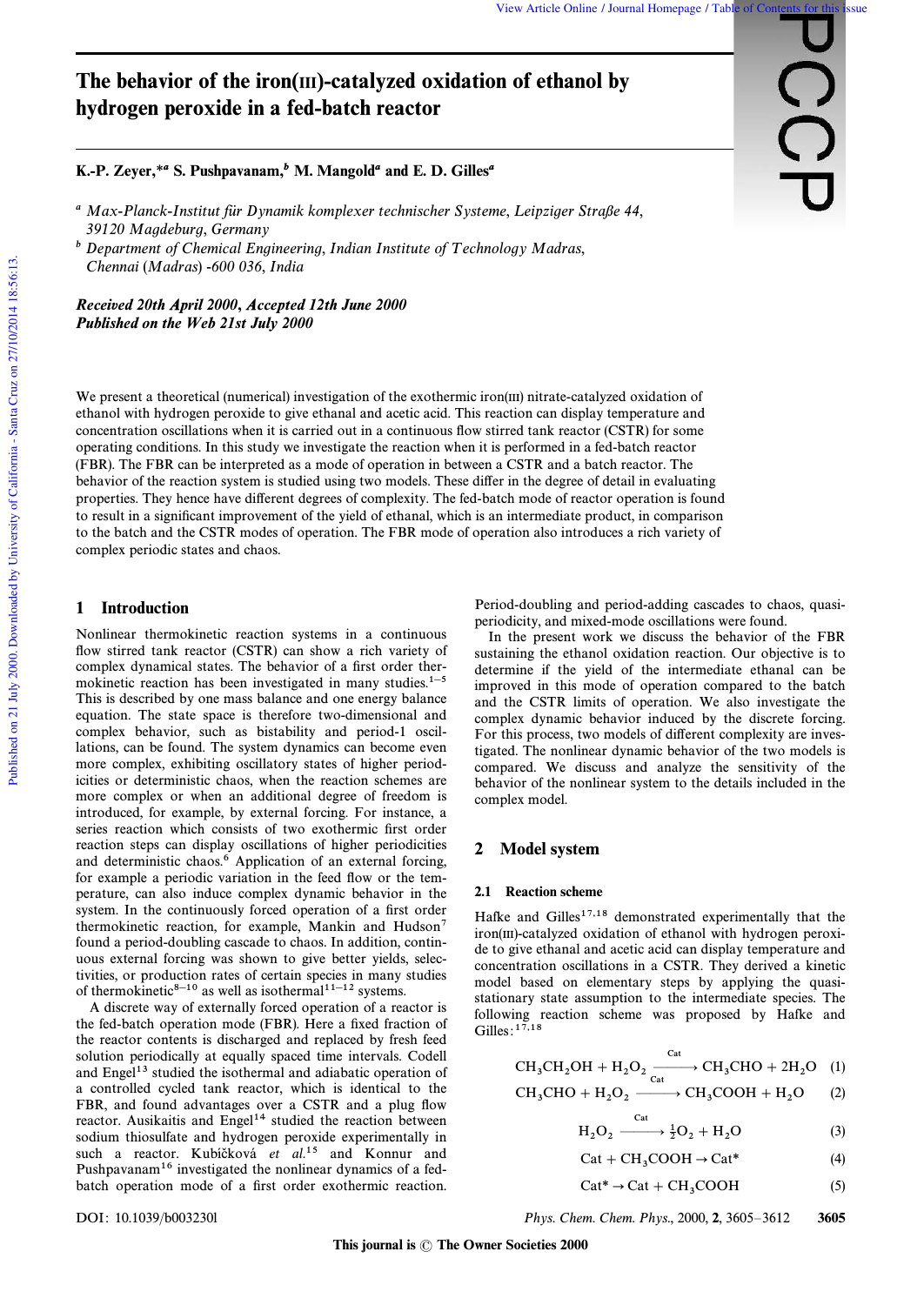**Table 1** Reaction enthalpies at  $T = 298$  K and  $p = 101325.0$  Pa used for the simple and the detailed model

|   | $-\Delta h_{\rm R}/kJ$ mol <sup>-1</sup> |                |  |
|---|------------------------------------------|----------------|--|
|   | Simple model                             | Detailed model |  |
|   | 302.0                                    | 302.5          |  |
| 2 | 389.0                                    | 385.9          |  |
| 3 | 95.0                                     | 95.1           |  |
|   | 0.0                                      | 0.0            |  |
|   | 0.0                                      | 0.0            |  |

Cat\* denotes a catalytically inert acetato-iron(III) complex.<sup>19</sup> The reaction enthalpies  $(-\Delta h_R)$  under standard conditions  $(T = 298.15 \text{ K}$  and  $p = 101 325.0 \text{ Pa}$  are given in Table 1. The dependence of the reaction rate constants on the temperature is described by the Arrhenius equation.

The rate expressions we use read:  $18$ 

$$
r_1 = k_1 e^{-E_1/RT} c_{\text{Cat}} c_{\text{H}_2\text{O}_2}
$$
 (6)

$$
r_2 = k_2 e^{-E_2/RT} c_{\text{Cat}} c_{\text{H}_2\text{O}_2} c_{\text{CH}_3\text{CHO}} \tag{7}
$$

$$
r_3 = k_3 e^{-E_3/RT} c_{\text{Cat}} c_{\text{H}_2\text{O}_2}
$$
 (8)

$$
r_4 = k_4 e^{-E_4/RT} c_{\text{Cat}} \sqrt{c_{\text{CH}_3\text{COOH}}}
$$
 (9)

$$
r_5 = k_5 e^{-E_5/RT} c_{\text{Cat}^*}
$$
 (10)

The preexponential factors  $k_i$  and energies of activation  $E_i$  are summarized in Table 2. Note that the reaction rate  $r_1$  is independent of the ethanol concentration because ethanol is assumed to be in stoichiometric excess.<sup>18</sup>

## 2.2 Balance equations

The mass balances for the different species in a CSTR are:

$$
\frac{dn_{H_2O}}{dt} = \dot{q}_f(c_{H_2O,f} - c_{H_2O}) + V_L(2r_1 + r_2 + r_3)
$$
 (11)

$$
\frac{dn_{H_2O_2}}{dt} = \dot{q}_f(c_{H_2O_2, f} - c_{H_2O_2}) - V_L(r_1 + r_2 + r_3)
$$
 (12)

$$
\frac{dn_{\text{CH}_3\text{CH}_2\text{OH}}}{dt} = \dot{q}_f(c_{\text{CH}_3\text{CH}_2\text{OH}, f} - c_{\text{CH}_3\text{CH}_2\text{OH}}) - V_L(r_1) \tag{13}
$$

$$
\frac{dn_{\text{CH}_3CHO}}{dt} = \dot{q}_f(-c_{\text{CH}_3CHO}) + V_L(r_1 - r_2)
$$
 (14)

$$
\frac{dn_{\text{CH}_3\text{COOH}}}{dt} = \dot{q}_f(-c_{\text{CH}_3\text{COOH}}) + V_L(r_2 - r_4 + r_5) \tag{15}
$$

$$
\frac{dn_{\text{Cat}}}{dt} = \dot{q}_f(c_{\text{Cat}, f} - c_{\text{Cat}}) - V_L(r_4 - r_5)
$$
 (16)

$$
\frac{dn_{\text{Cat}^*}}{dt} = \dot{q}_f(-c_{\text{Cat}^*}) + V_L(r_4 - r_5) \tag{17}
$$

Here  $q_f$  denotes the volumetric feed flow,  $n_i$  denotes the number of moles of species i in the reactor,  $c_{i,t}$  signifies the feed concentrations, and  $V_L$  is the volume of the liquid phase. The mass balance equation for ethanol is required to verify

**Table 2** Preexponential factors  $k_i$  and energies of activation  $E_i$  used for both models

|                    |                                                                                                                                                                                                                                                                                                                                  | $E/kJ$ mol <sup>-1</sup>                     | Ref.                       |
|--------------------|----------------------------------------------------------------------------------------------------------------------------------------------------------------------------------------------------------------------------------------------------------------------------------------------------------------------------------|----------------------------------------------|----------------------------|
| $\mathcal{L}$<br>3 | $1.49480 \times 10^{16}$ L mol <sup>-1</sup> s <sup>-1</sup><br>$1.95132 \times 10^{20}$ L <sup>2</sup> mol <sup>-2</sup> s <sup>-1</sup><br>$6.66600 \times 10^{14}$ L mol <sup>-1</sup> s <sup>-1</sup><br>$1.17637 \times 10^7$ L <sup>0.5</sup> mol <sup>-0.5</sup> s <sup>-1</sup><br>$3.83330 \times 10^4$ s <sup>-1</sup> | 105.50<br>126.20<br>105.00<br>55.69<br>45.04 | 18<br>18<br>28<br>18<br>18 |

the assumption of ethanol being in excess. It is also necessary since the amount of ethanol influences the physical properties of the reaction mixture in the detailed model.

The energy balance for the system reads:

$$
(T + \Gamma_{\text{ins}}) \frac{dT}{dt} = V_{\text{L}} \sum_{i=1}^{3} r_{i} (-\Delta h_{\text{R}})_{i} + P_{\text{heat}}
$$
  
+  $P_{\text{stirr}} - \dot{q}_{\text{f}} (\rho c_{\text{p}})_{\text{f}} (T - T_{\text{f}})$   
-  $(UA)_{\text{loss}} (T - T_{\text{amb}})$   
-  $(UA)_{\text{cool}} (T - T_{\text{cool, in}})$  (18)

 $\Gamma$  and  $\Gamma_{ins}$  are the total heat capacities of the liquid phase and the inserts, respectively.  $P_{\text{heat}}$  is the power introduced by the heating elements and  $P_{\text{stirr}}$  describes the power dissipated by ited the stirrer.  $T_{amb}$  is the ambient temperature.  $(UA)_{loss}$  signifies the surfer.  $I_{amb}$  is the ambient temperature. ( $\sigma A_{Jloss}$  signifies<br>the overall heat transfer coefficient to the ambient.  $\rho_f$  and  $c_{p,f}$ denote the density and the specific heat capacity of the feed, respectively. T,  $T_f$  and  $T_{\text{cool, in}}$  are the reactor temperature, the temperature of the feed, and the temperature of the cooling water at the inlet of the cooling coil.  $(UA)_{\text{cool}}$  signifies the overall heat transfer coefficient, which describes the energy transfer from the reaction mixture to the coil.

## 2.3 The simple model

In the simple model all physical properties are assumed to be constant and independent of the actual composition of the reaction mixture. We assume the density  $\rho$  and the specific heat capacity  $c_p$  of the reactor contents to be that of water, which forms 78 wt.% of the feed. This yields  $\rho = 1.0 \text{ kg L}^{-1}$ and  $(\rho c_p)_f = 4200.0 \text{ kJ m}^{-3} \text{ K}^{-1}$  for the feed as well as for the reactor contents. The thermal capacity of the inserts  $\Gamma_{\text{ins}}$  is taken as 2290 J K<sup> $-1$ </sup> and that of the reactor contents  $\Gamma$  is 10 080 J K<sup>-1</sup> according to a reaction volume  $V_L$  of 2.4 L of water. The power supplied by the heating element  $P_{\text{heat}}$  is taken as 1600 W. The temperature dependence of the reaction enthalpies  $-\Delta h_{\rm R}$  is neglected and the values given for standard conditions are always used (see Table 1). In the simple model the power dissipated by the stirrer  $P_{\text{stirr}}$  and the heat transfer to the ambient  $-(UA)_{\text{loss}}(T - T_{\text{amb}})$  are neglected in the energy balance equation [eqn. (18)] by setting  $P_{\text{stirr}}$  and  $(UA)_{\text{loss}}$  to 0.<br>The heat transfer coefficient from the reaction mixture to

the coolant  $(UA)_{\text{cool}}$  is used directly as a bifurcation parameter. The feed concentrations (weight fractions) of water, hydrogen peroxide, ethanol, and catalyst are taken as 43.33 mol L<sup>-1</sup> ( $w_{\text{H}_2\text{O}, f} = 0.78$ ), 2.94 mol L<sup>-1</sup> ( $w_{\text{H}_2\text{O}_2, f} = 0.10$ ), 2.17 mol  $L^{-1}$  ( $W_{CH_3CH_2OH,f} = 0.10$ ) and 0.05 mol  $L^{-1}$  ( $W_{Cat,f} = 0.00$ ) 0.02), respectively. The feed temperature is taken as 288 K and the coolant temperature is assumed to be 278 K. The volumetric flow rate of the feed  $\dot{q}_f$  is assumed to be 5.93 L h<sup>-1</sup> so that it results in a hydrodynamic residence time or space time  $\tau$  of 1457 s. The space time here is defined as:

$$
\tau = \frac{m_{\rm L}}{\dot{q}_{\rm f}\,\rho_{\rm f}}\tag{19}
$$

where  $m_{\rm L}$  is the mass of the liquid phase. For a CSTR with no density changes the space time is the same as the residence time. We use the space time instead of the residence time because we keep the mass of the reactor contents constant in the detailed model instead of the volume.

#### 2.4 The detailed model

The temperature dependence of the reaction enthalpies as well as that of other physical properties, such as the densities or the heat capacities, is evaluated in the detailed model using correlations given in the DIPPR catalogue.<sup>20</sup> The dynamics of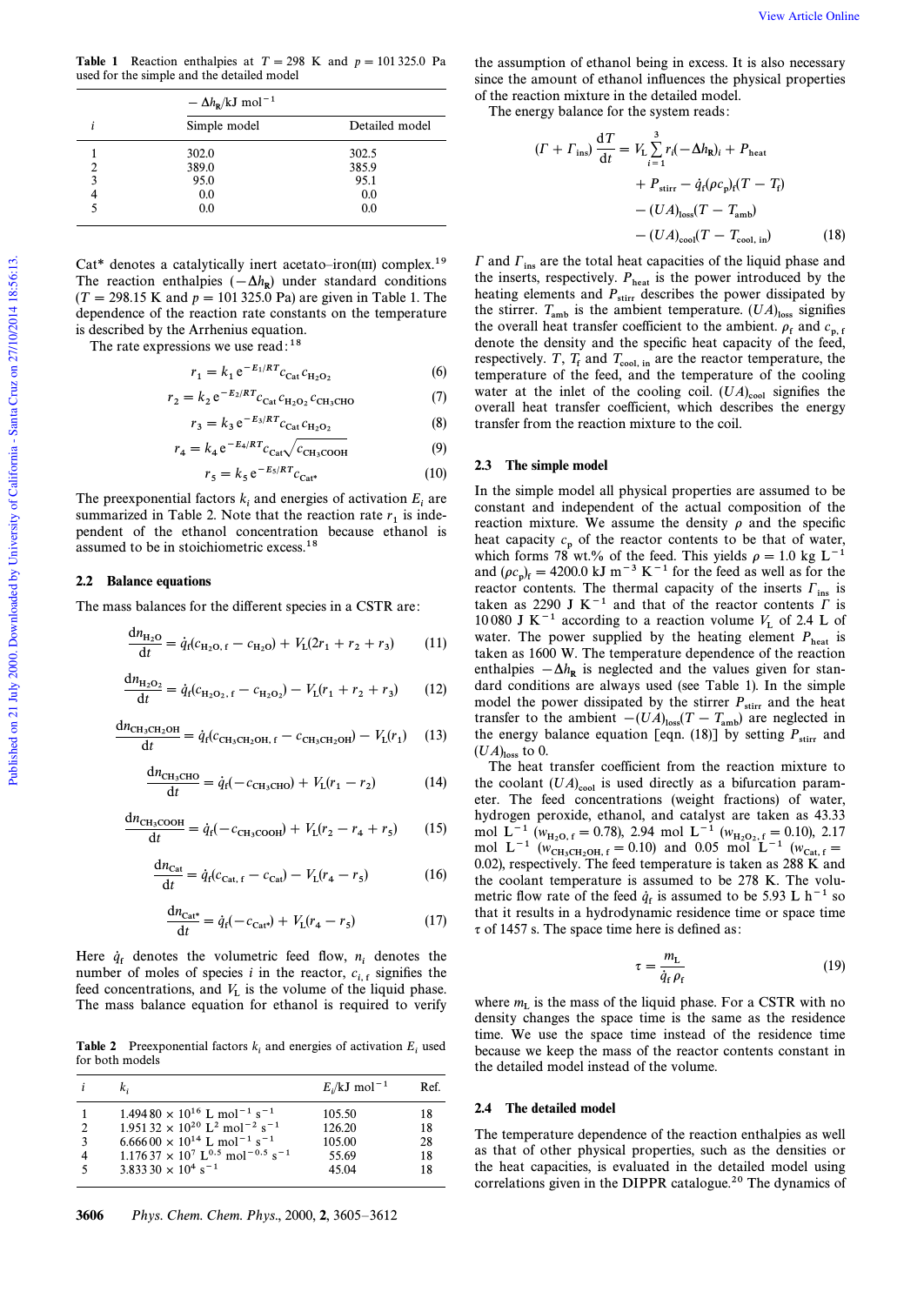is used directly as the bifurcation parameter instead of the previously used heat transfer coefficient  $(UA)_{\text{cool}}$ . The heat transfer coefficient  $(UA)_{cool}$  is calculated from the coolant flow Transfer coefficient ( $\sigma A_{\text{cool}}$ ) is calculated from the coolant now<br>rate  $q_{\text{cool}}$ . In the Appendix the calculation of the heat transfer to the cooling coil is described in detail and the relation between  $(UA)_{\text{cool}}$  and the volumetric coolant flow rate  $\dot{q}_{\text{cool}}$  is given.

The reaction mass  $m_{\rm L}$  is maintained constant at  $m_{\rm L}$  = 2455.0 g, which corresponds to a volume of  $V_L = 2.4$  L using 2433.0 g, which corresponds to a volume of  $v_L = 2.4$  L using<br>the conditions given in the caption of Fig. 2(a) and a coolant flow rate  $\dot{q}_{cool} = 140.3 \text{ L h}^{-1}$ . In the detailed model the liquid volume  $V_L$  is evaluated from the physical properties of all the components.  $V_L$  varies during the course of the reaction, whereas the mass of the liquid phase  $m<sub>L</sub>$  is kept constant at  $m<sub>L</sub>$ 2455.0 g via a p-controller for the outlet pump. The volumetric flow rate of the feed  $\dot{q}_f$  is set to 5.93 L  $h^{-1}$  and the density of the feed  $\rho_f$  is 1.036 kg L<sup>-1</sup> for the feed composition used [see the caption of Fig. 2(a)]. These values give a space time of  $\tau = 1438$  s.

This kinetic model describes the steady state behavior of the CSTR and its stability characteristics accurately. It can also be used to determine the operating conditions under which the CSTR exhibits limit cycle behavior. Numerical and experimental results for different parameter sets are reported in refs. 24 and 25.

## 3 Dynamics of the models in a CSTR

The models are analyzed numerically by integration and continuation of steady states and periodic solutions using the simulation package DIVA.<sup>26</sup> It is also possible to determine the stability of stationary solutions and limit cycles via calculation of the eigenvalues of the Jacobi matrix and the Floquet multipliers, respectively, using this package.

## 3.1 The simple model

In this section we discuss the behavior of the simple model. The CSTR and the batch modes of operation are considered here. The performance of the CSTR is studied as a function of the bifurcation parameter  $(UA)_{\text{cool}}$ , the heat transfer coefficient to the cooling coil. This is a convenient choice for a bifurcation parameter as it can be varied experimentally by changing the coolant flow rate. The reaction scheme [eqns.  $(1)$ – $(5)$ ] can be visualized as a series reaction network with ethanal being an intermediate product. The production of the intermediate product can be maximized at some optimum operating conditions. Thus, for a fixed set of all other parameters, the concentration of the intermediate ethanal in the CSTR exhibits a maximum for a given space time  $\tau$ . For space times lower than this the rate of formation of the intermediate is very low. For space times larger than this the intermediate product ethanal formed reacts and gives rise to acetic acid. This optimum in the product concentration as a function of a parameter also exists with respect to the bifurcation parameter  $(UA)_{\text{cool}}$  for a fixed space time  $\tau$ . This is depicted in Fig. 1 where we have plotted the ratio of the exit concentration of ethanal to the feed concentration of ethanol vs. the bifurcation parameter  $(UA)_{\text{cool}}$ . The ordinate is a measure of the yield and



Fig. 1 Simple model. Bifurcation diagram showing ethanal yield (average concentration of ethanal in the reactor divided by feed concentration of ethanol) vs. heat transfer coefficient  $(UA)_{\text{cool}}$ . The solid  $\lim_{\epsilon \to 0} \frac{1}{\epsilon}$  is the solid  $\lim_{\epsilon \to 0} \frac{1}{\epsilon}$ line signifies regions of stable steady states, whereas the dashed line signifies unstable steady states; crosses mark the average ethanal yields corresponding to stable limit cycle oscillations. Parameters: weight fractions in feed,  $w_{H_2O_2,f} = 0.10$ ,  $w_{CH_3CH_2OH,f} = 0.10$ ,  $w_{Cat,f} = 0.02$ . Other conditions:  $T_f = 15.0 \degree C$ ,  $T_{cool,i}$  in  $= 5.0 \degree C$ ,  $\dot{q}_f = 5.93 \text{ L h}^{-1}$ ,  $P_{\rm heat} = 1600$  W.

represents the moles of intermediate formed per mole of ethanol fed. It attains a maximum of 0.088 when the bifurcation parameter  $(UA)_{\text{cool}}$  is 82 W K<sup>-1</sup>. The steady states are dynamically unstable when the bifurcation parameter  $(UA)_{\text{cool}}$ lies between 49 and 76 W K<sup>-1</sup>. A supercritical Hopf bifurcation occurs at  $(UA)_{\text{cool}} = 49 \text{ W K}^{-1}$  and a subcritical Hopf bifurcation occurs at  $(\widetilde{U}A)_{\rm cool} = 76 \,\mathrm{W} \,\mathrm{K}^{-1}$ . Inside this interval the system shows limit cycle oscillations. The limit cycles have a large amplitude for  $(UA)_{cool}$  values just below 76 W K<sup>-1</sup>. For  $(UA)_{cool}$  values greater than 49 W K<sup>-1</sup> the limit cycle oscillations have a small amplitude, which increases as we increase  $(UA)_{cool}$  beyond 49 W K<sup>-1</sup>. This confirms the nature of the bifurcations. The performance of the batch reactor is simulated for the same operating conditions. The batch reaction time is chosen as the space time of the CSTR, i.e. 1457 s. The yield found at the end of the reaction time is 0.0066 when the  $(UA)_{cool}$  parameter is chosen as 82 W K<sup>-1</sup>. During the course of the batch reaction the yield of the intermediate increases to 0.082 at a reaction time of 355 s and then drops to 0.0066 at the end of the cycle. This is accompanied by a high temperature excursion in the batch mode of operation.

#### 3.2 The detailed model

In this section we describe the behavior of the CSTR and batch modes of operation for the detailed model. Fig. 2(a) shows a bifurcation diagram obtained by continuation of stationary and periodic solutions using the detailed model. A region of periodic solutions is traversed when the coolant flow  $\dot{q}_{cool}$  is increased. An important result is the existence of a supercritical and a subcritical Hopf bifurcation point at  $\dot{q}_{\text{cool}} = 55.36 \text{ L} \text{ h}^{-1} \text{ and } \dot{q}_{\text{cool}} = 111.07 \text{ L} \text{ h}^{-1} \text{, respectively.}$  The periodic solutions near the supercritical Hopf point show small temperature amplitudes (soft generation of limit cycles). Therefore, passing this Hopf bifurcation is a safe way to enter the region of periodic solutions. In contrast, the transition from steady states at high coolant flow rates to the region of periodic solutions by passing the subcritical Hopf point will lead to a sudden onset of oscillations with high temperature peaks and is therefore hazardous (hard generation of limit cycles). At low coolant flows the conversion of ethanol and hydrogen peroxide is high and a high yield of acetic acid can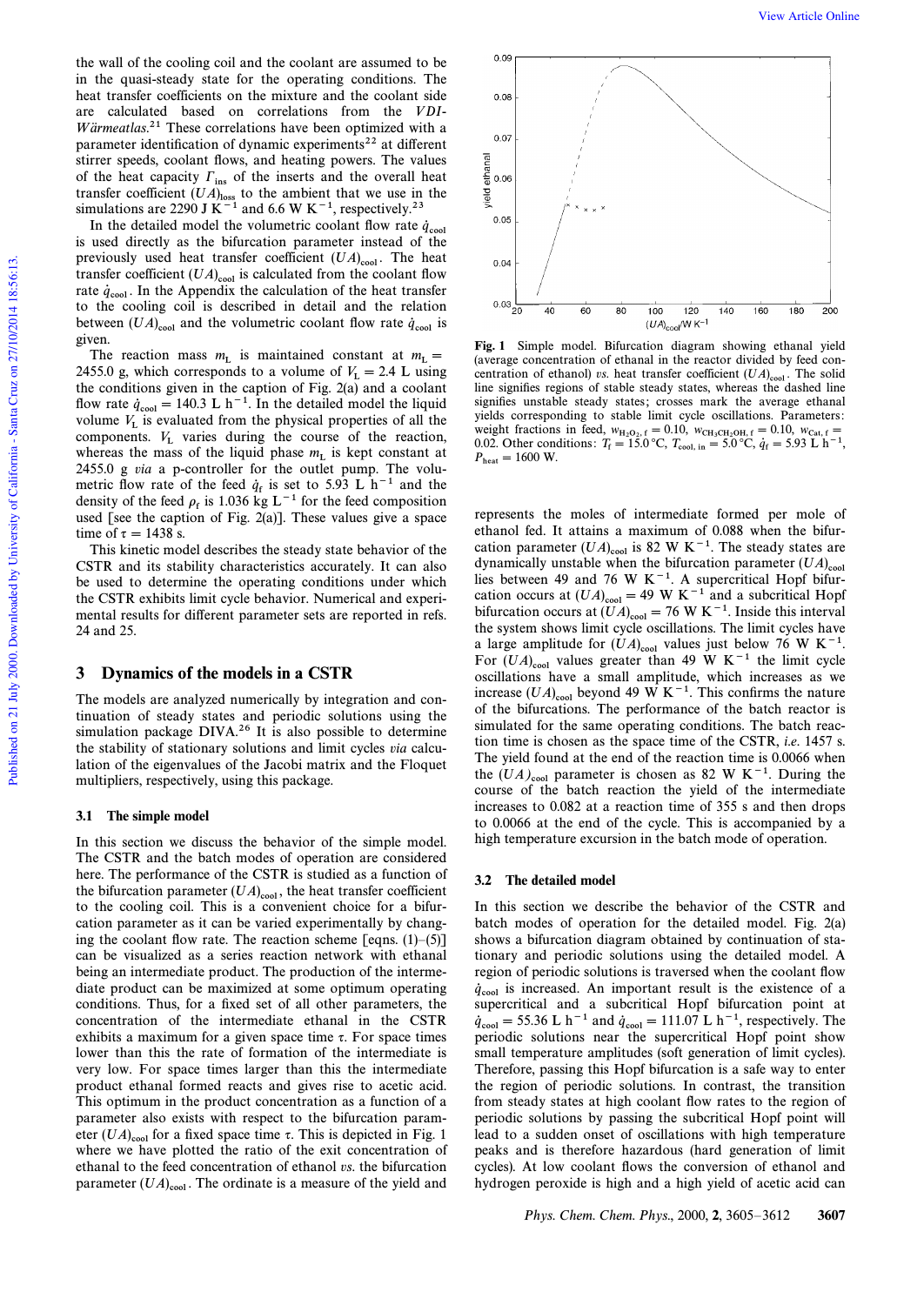

Fig. 2 Detailed model. (a) Bifurcation diagram showing the regions of stationary and periodic solutions. Stable and unstable steady states are indicated by solid and dashed lines, respectively; the asterisks and the open circles show the temperature maxima of the observed stable and unstable limit cycle oscillations, respectively. Parameters: weight fractions in the feed,  $w_{\text{H}_2\text{O}_2, f} = 0.10$ ,  $w_{\text{CH}_3\text{CH}_2\text{OH}, f} = 0.10$ ,  $w_{\text{Cat}, f} = 0.02$ .<br>Other conditions:  $T_f = 15.0 \text{ °C}$ ,  $T_{\text{cool, in}} = 4.83 \text{ °C}$ ,  $T_{\text{amb}} = 21.7 \text{ °C}$ ,<br>number of rotations of the stirrer  $N$  $P_{\text{heat}} = 1600 \text{ W}$ . (b) The time average yield of ethanal plotted vs. the volumetric coolant flow  $\dot{q}_{\text{cool}}$  and the heat transfer coefficient  $(UA)_{\text{cool}}$ . The solid and the dashed lines signify stable and unstable stationary solutions, respectively; crosses mark the time average yield corresponding to stable oscillatory states. Same parameter set as in part (a).

be achieved. In contrast, at high coolant flow rates both conversions are low so that high concentrations of hydrogen peroxide and ethanol accumulate in the reactor and react quickly away in a strongly exothermic reaction when the subcritical Hopf point is crossed, which is a potential source of danger. In Fig. 2(b) the yield of ethanal is given as a function of the coolant flow rate  $\dot{q}_{cool}$ . The yield of ethanal is very low at low  $\dot{q}_{cool}$ . coolant Ñows and passes through a maximum (0.0866) at  $\dot{q}_{\text{cool}} = 140.3$  L h<sup>-1</sup> near the subcritical Hopf point. The dynamically unstable range of CSTR operation for both models occurs in the portion of the bifurcation diagram where the yield of the intermediate increases with increasing heat transfer coefficient or coolant Ñow rate, i.e. left of the point of maximum yield [see Figs. 1 and 2(b)]. The time average of the ethanal yield in an oscillatory state is lower than the yield corresponding to the unstable steady state at the same value of the bifurcation parameter [Figs. 1 and 2(b)]. In Figs. 2(a) and (b) we represent both the  $\dot{q}_{\text{cool}}$  and  $(UA)_{\text{cool}}$  values along

the x-coordinate. This is to facilitate the comparison with Fig. 1.

# 4 Fed-batch operation mode

The volume (mass) of the reactor contents is initially  $V_0$  ( $m_0$ ). The repeated FBR mode of operation is characterized by the following steps (Fig. 3):

(i) A fixed mass  $\Delta m$  of fresh feed is added to maintain the mass in the reactor at  $m_{\text{L}}$ .

(ii) The reactor contents are well stirred and the reaction is allowed to occur in batch mode for P time units.

(iii) A mass  $\Delta m$  of the reactor contents containing unconverted reactants and products is discharged.

 $(iv)$  The cycle of steps  $(i)$ – $(iii)$  is repeated.

The steps (i) and (iii) are assumed to be instantaneous in the simple model. This assumption is valid when their duration is small compared to the time of the batch reaction step (ii). We discuss the behavior of the FBR mode of operation for the parameter sets given in the captions of Figs. 1 and 2(a) for the simple model and the detailed model, respectively.

In the case of the FBR the space time  $\tau$  is given by:

$$
\tau = \frac{P}{R} \tag{20}
$$

with

$$
R = \frac{\Delta m}{m_{\rm L}}
$$

where R is the ratio of mass  $\Delta m$  that is discharged and replaced by fresh feed to the total reaction mass in the reactor  $(m_L)$ . P signifies the reaction time in the batch mode during  $\mathbb{R}^2$ . which no reactants are fed or removed. For the discharge of product and addition of feed, time intervals of 1 s each are chosen for the detailed model. During these intervals the reaction proceeds. The FBR is investigated such that the space time  $P/R$  is always kept constant and equal to the space time of the CSTR. This ensures a fair comparison between the two modes of operation. For the limit

$$
\lim_{R \to 0, P \to 0} \frac{P}{R} = \tau \quad \text{(finite)} \tag{21}
$$

the FBR approaches the operation of a CSTR, whereas for  $R \rightarrow 1$  the FBR reaches a batch reactor which is charged every P seconds.

The evolution of the moles of species  $i$  during the batch operation is governed by eqns. (11)–(18) with  $\dot{q}_f = 0$ . The fresh feed addition and the removal of products for species  $i$  is assumed to be instantaneous in the simple model. The mass balance of species  $i$  at these time instants is:

$$
c_i(P^+) = (1 - R)c_i(P^-) + Rc_{i, f}, \qquad (22)
$$

where  $R = \Delta m/m_L$  and  $m_0/m_L = 1 - R$ . The instantaneous removal and addition results in a discontinuity in the concen-



Fig. 3 Schematic description of the FBR mode. Step (i): Fresh feed of mass  $\Delta m$  is added to the reactor. The mass increases from  $m_0$  to  $m_L$ . Step (ii): During the batch reaction time P inflow and outflow are  $m_L$ . Step (ii): During the batch reaction time P inflow and outflow are switched off. Step (iii): The mass  $\Delta m$  is withdrawn from the reactor. The mass is reduced from  $m<sub>L</sub>$  to  $m<sub>0</sub>$ . The steps (i) (charging), (ii) (batch metrics) and (iii) (disclose include metrics) are sensoring to the contract of reaction) and (iii) (discharging) are repeated subsequently.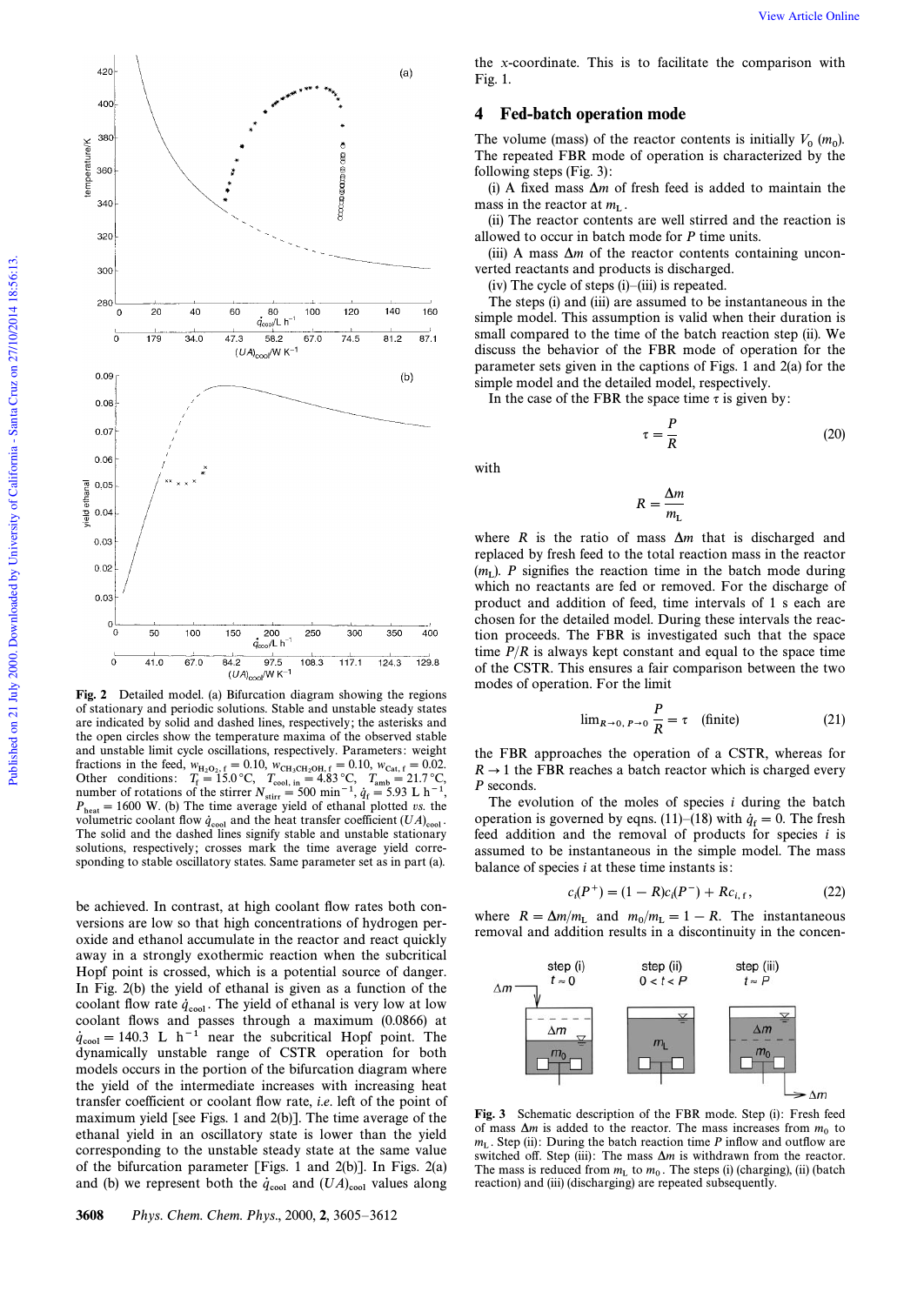trations every  $P$  units. This is reflected in the updating conditions. Here  $P^-$  and  $P^+$  denote the time instant before and after the instantaneous discharge and feed addition, and  $c_i$  and  $c_{i,f}$  signify the concentration of species i in the reactor and in the feed, respectively. The FBR is governed by integrating the batch reactor equations for a cycle, i.e. P units. The initial conditions of the next cycle, *i.e.* at  $P^+$ , are determined by the updating conditions. This sequence of integration and updating is cyclically repeated. The basic state of the FBR operation is the periodic state with period P. This is called the period-1 (1P) solution and it is analogous to the steady state of the CSTR. The fed-batch operation is hence a periodically forced operation of a batch reactor with the forcing occurring at discrete points of time.

# 5 Results

# 5.1 The simple model

The operation of the repeated FBR is now discussed. In this mode of operation the space time  $\tau$  is always chosen as equal to that of the CSTR. The fraction R, that is discharged and added is varied from 0.05 to 0.95. The batch reaction time P is varied simultaneously to maintain the space time of 1457 s. The concentration of ethanal at the end of the reaction period is representative of the production rate or yield since this is the composition that is withdrawn or harvested. The value of  $(UA)_{\text{cool}}$  is again chosen as 82 W K<sup>-1</sup> (where the maximum yield of the CSTR occurred). In the FBR mode of operation we have an added degree of freedom which helps us to maintain the space time. This is the parameter  $R$  which can be varied along with  $P$  to satisfy the constraint of having the same space time  $\tau$ . The basic state in this mode of operation is the periodic state with period equal to the reaction period P. This is called the 1P solution. As we vary the parameter  $R$ , maintaining the space time constant at  $\tau = 1457$  s, the system exhibits complex dynamic behavior. In particular we find period-2, period-3, period-4, period-5, and period-9 solutions in addition to the basic period-1 solution. In a period-m state the period of the solution is  $m$  times the forcing period. A summary of the behavior of this mode of operation is shown in Table 3. The system follows a basic period-adding sequence (period-1, period-2, ..., period-5). Additional period-m solu-

Table 3 Dynamical behavior of the simple model in the FBR;  $(UA)_{\text{cool}} = 82 \text{ W K}^{-1}$ ; other parameters are given in the caption of Fig. 1

| P/s  | Dynamical state<br>response period/forcing period $P$ | Ethanal<br>yield |
|------|-------------------------------------------------------|------------------|
| 73   | 1P                                                    | 0.090            |
| 219  | 1P                                                    | 0.094            |
| 364  | 1P                                                    | 0.097            |
| 510  | 1P                                                    | 0.101            |
| 583  | 1P                                                    | 0.102            |
| 627  | 1P                                                    | 0.103            |
| 654  | 1P                                                    | 0.103            |
| 659  | 5P                                                    | 0.064            |
| 670  | 5P                                                    | 0.058            |
| 685  | 5P                                                    | 0.049            |
| 699  | 5P                                                    | 0.050            |
| 729  | 9Ρ                                                    | 0.059            |
| 772  | 4P                                                    | 0.045            |
| 780  | 7P                                                    | 0.050            |
| 845  | 3P                                                    | 0.059            |
| 918  | 5P                                                    | 0.058            |
| 1020 | 2P                                                    | 0.047            |
| 1093 | 2P                                                    | 0.052            |
| 1122 | 2P                                                    | 0.054            |
| 1239 | 1P                                                    | 0.012            |
| 1311 | 1P                                                    | 0.009            |
| 1384 | 1P                                                    | 0.008            |

tions are located between a period-k solution and a period-l solution such that  $m = l + k$ . A 5P solution is generated by the interaction of a 1P solution and a 4P solution. Similarly a 9P solution arises by the interaction of a 5P solution and a 4P solution. The variation of the yield of ethanal with the parameter  $P$  is shown in Table 3 as well as in Fig. 4. We find that the yield increases from the CSTR value of 0.088 in the limit of R tending to zero to a maximum value of 0.1032 at  $P = 654$  s. This is an improvement of around 15% over the optimal yield of the CSTR for the same set of operating conditions, i.e. feed and space time. Beyond this value of P, the 1P solution of the system is unstable. We see oscillations whose period is five times the batch reaction time, *i.e.* a 5P state at  $P = 670$  s, a 4P state at  $P = 772$  s, a 9P state at  $P = 729$  s, a 7P state at  $P = 780$  s, etc. From  $P = 1020$  s to 1122 s dynamic simulations yield a 2P state. The yield obtained in these states, where the period is greater than  $P$ , is found by averaging over the concentrations that are withdrawn from the reactor. Thus, for the 2P state at  $P = 1122$  s the yield harvested alternates between 0.0997 and 0.0089. This is accompanied by a large temperature oscillation and a small temperature oscillation in the two halves of the periodic state. The average yield for these operating conditions is 0.0543. As P approaches the space time  $\tau$  the yield of the reactor approaches that of the batch operation, *i.e.* 0.0069. This is accompanied by oscillations which have only large temperature peaks. The small temperature peak oscillation disappears as  $P$  approaches  $\tau$ .

We depict the yield of ethanal as a function of the parameter P in Fig. 4. There is an increase in the yield till P reaches a value of 654 s. Beyond this the yield drops. This is accompanied by the onset of high period oscillations as can be seen in Table 3. These high period oscillations are characterized by high temperature peaks. In the limit of the FBR mode of operation approaching the batch limit the low temperature half of the cycle disappears and the 1P solution which exists from  $P = 1239$  s to  $P = 1457$  s is characterized by low yield values and associated with the high temperature peaks of the cycle.

We also study the behavior the the FBR for  $(UA)_{\text{cool}} = 35$  $W K<sup>-1</sup>$ . For this low value of the heat transfer coefficient parameter the CSTR shows a high temperature steady state. The yield of ethanal at this steady state is 0.0361 in the CSTR (Fig. 1). We investigate the FBR mode of operation for this parameter set and increase  $P$  gradually. First, the yield of ethanal increases slightly ( $P = 73$  s, yield  $= 0.0385$ ) above the corresponding yield obtained in the CSTR. Further increasing P the yield decreases ( $P = 219$  s, yield  $= 0.0370$ ;  $P = 364$  s, yield  $= 0.0315$ ;  $P = 510$  s, yield  $= 0.0248$ ) and approaches the



**Fig. 4** Simple model. Fed-batch mode; same parameter set as in Fig. 1.  $(UA)_{\text{cool}} = 82 \text{ W K}^{-1}$  (maximum yield of ethanal in the CSTR). The average yield of ethanal divided by the respective yield of ethanal in the CSTR  $(0.088)$  is depicted vs. the reaction time  $P$ .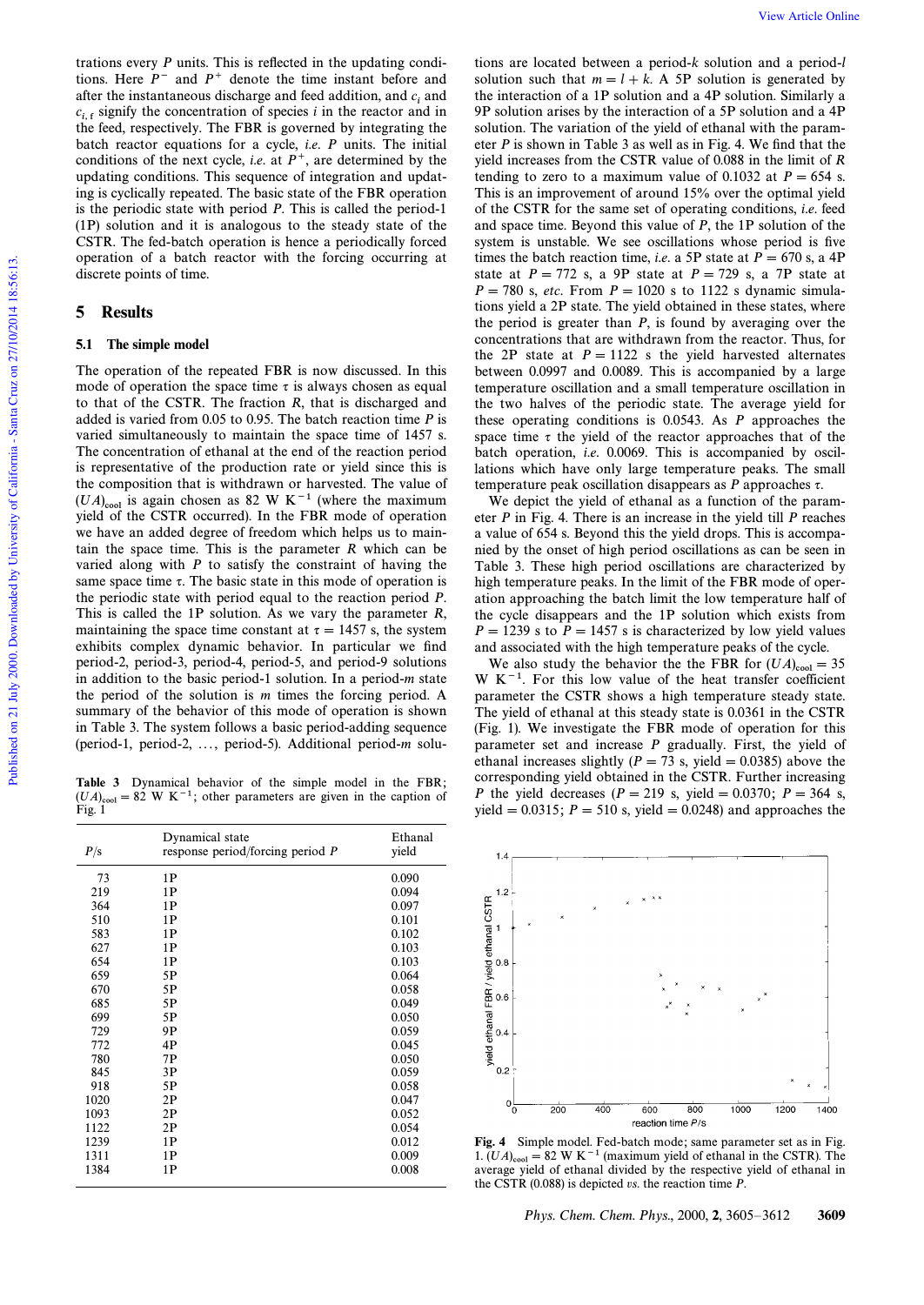

Fig. 5 Detailed model. Fed-batch mode; same parameter set as in Fig. 2(a). Volumetric flow rate of the coolant water  $\dot{q}_{\text{cool}} = 140.3$  L  $h^{-1}$  (maximum yield of ethanal in the CSTR). The average yield of ethanal divided by the respective yield of ethanal in the CSTR (0.0866)  $vs.$  the reaction time  $P$  is shown.

yield of the batch reactor (0.0056) for  $R \rightarrow 1$ . The yield in the batch reactor attains a maximum of 0.068 at a reaction time of 180 s and then drops to the value of 0.0056 suddenly. For all the values of  $P$  simulated above only period-1 states are obtained.

Additionally, we study the behavior of the FBR for  $(UA)_{\text{cool}} = 60 \text{ W K}^{-1}$ . For this operating condition the CSTR shows limit cycle oscillations. The yield of ethanal corresponding to the unstable steady state is found to be 0.0714, whereas an average yield of 0.0529 is found for ethanal on the stable limit cycle (Fig. 1). In the FBR mode for this value of the bifurcation parameter the yield drops down without increasing above the yield of the CSTR  $[P = 73$  s, yield  $= 0.0544$ (quasiperiodic);  $P = 219$  s, yield  $= 0.0531$  (quasiperiodic);  $P = 291$  s, yield = 0.0464 (6P solution);  $P = 364$  s, yield = 0.0474 (5P solution);  $P = 510$  s, yield = 0.054 (3P solution);  $P = 801$  s, yield  $= 0.04$  (2P solution)]. The yields reported here are average values as discussed earlier. The variation of the yield with  $P$  is not monotonic. We find quasiperiodic responses for low values of P. This arises due to the

**Table 4** Dynamical behavior of the detailed model in the FBR;<br> $\dot{q}_{\text{cool}} = 140.3 \text{ L h}^{-1}$ ; other parameters are given in the caption of Fig.<br>2(a)

| P/s  | Dynamical state<br>Response period/forcing period $P$ | Ethanal<br>yield |
|------|-------------------------------------------------------|------------------|
| 100  | 1P                                                    | 0.089            |
| 250  | 1P                                                    | 0.093            |
| 500  | 1P                                                    | 0.099            |
| 732  | 1P                                                    | 0.103            |
| 733  | 4P                                                    | 0.041            |
| 740  | 4P                                                    | 0.044            |
| 750  | 7P                                                    | 0.049            |
| 800  | 3P                                                    | 0.056            |
| 850  | 3P                                                    | 0.059            |
| 870  | 3P                                                    | 0.062            |
| 880  | C                                                     | 0.042            |
| 881  | 8P                                                    | 0.050            |
| 882  | 8P                                                    | 0.049            |
| 883  | 5P                                                    | 0.058            |
| 885  | 5P                                                    | 0.057            |
| 888  | 7Ρ                                                    | 0.068            |
| 895  | $\mathbf C$                                           | 0.054            |
| 900  | 2P                                                    | 0.045            |
| 1000 | 2P                                                    | 0.047            |
| 1100 | 2P                                                    | 0.054            |
| 1200 | 1P                                                    | 0.012            |
| 1400 | 1P                                                    | 0.007            |



Fig. 6 Detailed model. Fed-batch mode;  $\dot{q}_{cool} = 140.3 \text{ L h}^{-1}$ ; other parameters are given in caption of Fig. 2(a); time series obtained for (a)  $P = 732$  s (maximum ethanal yield), (b)  $P = 1000$  s, (c) and  $P = 1400$  s, respectively, showing small period-1 oscillations, period-2 oscillations, and large period-1 oscillations.

fact that in this case the time period of the autonomous oscillations of the CSTR in the limit of P tending to zero interacts with the forcing period  $P$  of the FBR. We find periodic behavior for high values of the parameter P. For this value of the heat transfer coefficient the batch reactor yield increases to a maximum of 0.073 in 240 s and then drops to 0.0059 at the time of 1457 s.

#### 5.2 The detailed model

In the detailed model the reactor is assumed to be initially filled with  $2455.0$  g of an aqueous solution containing  $23.0$ wt.% ethanol and 1.9 wt.% catalyst. The volumetric coolant flow rate is fixed at  $\dot{q}_{cool} = 140.3$  L h<sup>-1</sup>, where the CSTR shows a maximum yield of ethanal [Fig. 2(b)]. All other parameters are the same as given in the caption of Fig. 2(a).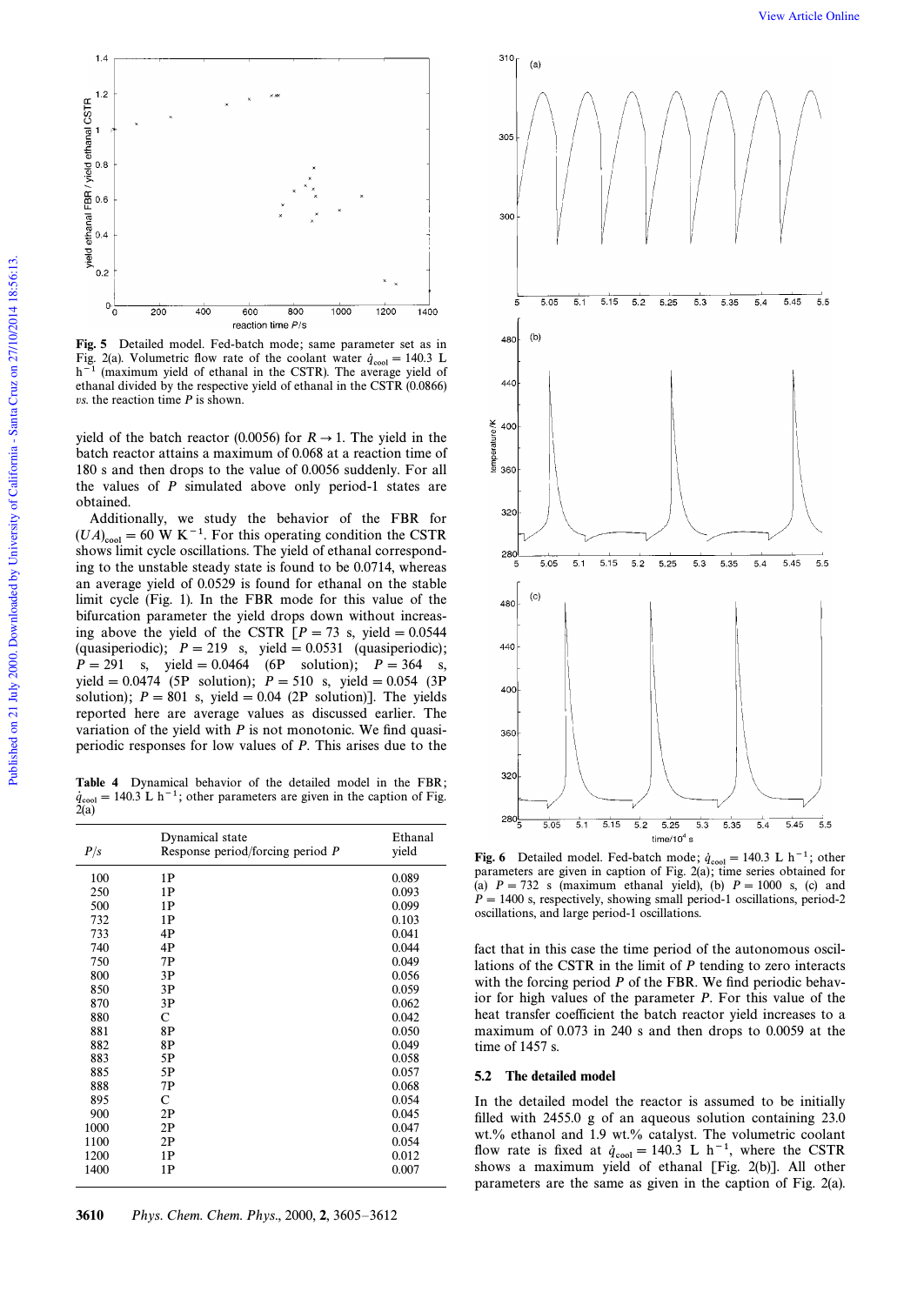The FBR is modeled by switching on the outflow for  $1$  s so that the desired fraction R of the reaction mass  $m<sub>L</sub>$  is removed. Then, the feed is switched on for 1 s to fill the reactor up to the original mass again. During the reaction phase for  $P$  units the outflow and the inflow are switched off. This is repeated cyclically. Fig. 5 shows the yield of ethanal obtained by the fed-batch operation vs. the reaction time P. At the left hand side of the diagram the yield of ethanal converges to the yield obtained in the CSTR (0.0866) [see Fig. 2(b)], because for  $R \rightarrow 0$  and  $P \rightarrow 0$  the FBR approaches the CSTR. For increasing reaction times  $P$  the yield of ethanal is increasing up to a maximum of 0.103 at  $P = 732$  s. Further increasing P causes the yield to drop down below the value obtained for the CSTR. In this region some irregularities of the yield are found. A further decline occurs when  $P$  is increased above 1100 s. Finally, for  $R = 1.0$  and  $P = 1438.1$  s the batch limit is reached, because the whole reactor content is discharged and charged periodically. In the batch limit the yield of ethanal is 0.007.

Table 4 gives an overview of the observed dynamical states that evolve in the fed-batch operation mode. For the CSTR limit  $(R \rightarrow 0$  and  $P \rightarrow 0)$  a steady state is reached. Since the fed-batch mode is a kind of forced operation, the simplest response dynamics must be a period-1 limit cycle.16 Period-1 response is found for increasing P up to 732 s. In this region the yield improvement occurs as seen for the simple model. The significant decline of the yield above  $P = 732$  s is accompanied by the occurrence of complex periodic oscillations, which consist of small and large temperature amplitudes. The second decline of the yield above  $P = 1100$  s is connected with the transition of the mixed-mode oscillations to pure period-1 oscillations. In contrast to the period-1 oscillations observed between  $P = 0$  and 732 s, these oscillations consist of high temperature oscillations. In practice and in the light of process safety these high temperature excursions can be interpreted as thermal runaways. For illustration Fig.  $6(a)$ –(c) show time series obtained at  $P = 732$  s,  $P = 1000$  s and  $P = 1400$  s, respectively, where the FBR shows small period-1 oscillations (maximum ethanal yield), period-2 responses and large period-1 oscillations near the batch limit.

Table 4 shows that, between the regions of small and large period-1 response amplitudes, a region of complex-periodic (mixed-mode) and chaotic oscillations emerges. Here a similar structure of dynamical states is found as in the simple model. We find a basic sequence of period-added states (1P, 2P, 3P, 4P; see Table 4). Between the states of this series we get periodicities which are composed by the addition of the periods of the individual neighbor states. We observe a 5P state between the 2P and the 3P state, and a 7P state between the 3P and the 4P state, for example. This principle continues further on by forming a 8P (3P and 5P neighbors) and a 7P (5P and 2P neighbors) state accordingly. We assume that there are many more states with high periods existing in this sequence, which emerge in very small intervals of P. An aperiodic time series obtained at  $P = 895$  s is depicted in Fig. 7(a). Fig. 7(b) shows the corresponding stroboscopic map, which shows a complex structure typical for chaotic behavior. The stroboscopic map is constructed by plotting the temperature value at a given time  $t + P + 2$  s vs. the temperature at time t. The value of 2 s is necessary to account for the charging and discharging time. In the stroboscopic map representation a period-n state shows n points. In addition, we determine the three largest Lyapunov exponents to be positive, zero and negative, respectively, which is further evidence for the deterministic chaotic origin of the observed aperiodicity.

As in the simple model we investigate the behavior of the FBR starting on a stationary state which is located on the high temperature branch of stationary states. Using the coolant flow rate  $\dot{q}_{cool} = 30$  L h<sup>-1</sup> we get a steady state at



**Fig. 7** Detailed model. Fed-batch mode;  $\dot{q}_{cool} = 140.3 \text{ L h}^{-1}$ ; other parameters are given in caption of Fig. 2(a); (a) time series obtained for  $P = 895$  s showing chaotic behavior. (b) Stroboscopic map corresponding to the time series shown in part (a). The temperature at time  $t + P + 2$  s (P = 895 s) is depicted vs. the temperature at time t.

366.3 K and an ethanal yield of 0.031 [Fig. 2(a) and (b)]. We investigate the FBR mode of operation by increasing  $P$  gradually. For low values of  $P$  the yield increases a little bit and then declines as in the simple model ( $P = 50$  s, yield  $= 0.032$ ;  $P=100$  s, yield  $= 0.032$ ;  $P= 200$  s, yield  $= 0.030$ ;  $P= 500$  s, yield = 0.020;  $P = 1000$  s, yield = 0.010). Only period-1 responses are found as in the simple model.

Finally, we investigate the FBR behavior for a coolant flow rate where the CSTR shows dynamic instability. For  $\dot{q}_{cool} =$  100.0 M  $_{1} = 1$ 100.0 L  $h^{-1}$  we find period-1 oscillations. The corresponding average yield of ethanal is 0.052 for the oscillatory state and 0.082 for the unstable steady state, respectively [Fig. 2(b)]. When the FBR mode is applied and  $P$  is increased, the yield of ethanal increases slightly ( $P = 100$  s, yield  $= 0.054$ ;  $P = 250$ s, yield  $= 0.054$ ). Further increasing P the yield shows significant fluctuations until it finally drops down, approaching the yield of the batch reactor ( $P = 300$  s, yield  $= 0.045; P = 400$  s, yield  $= 0.037$ ;  $P = 450$  s, yield  $= 0.054$ ;  $P = 485$  s, yield = 0.044;  $P = 500$  s, yield = 0.036;  $P = 750$  s, yield = 0.042;  $P = 1000$  s, yield = 0.015). The dynamics are very complex as in the simplified model. For low  $P$  values quasiperiodic states are found ( $P = 200$  s,  $P = 250$  s and  $P = 450$  s, for example). Regions of high periodic states are observed in addition ( $P = 100$  s, 22P;  $P = 115$  s, 19P) where the forcing period and the response period of the system are entrained in a ratio of natural numbers. For increasing P values periodic states with decreasing periods exist ( $P = 300$  s, 7P;  $P = 350$  s,  $6P$ ;  $P = 400$  s,  $5P$ ;  $P = 500$  s,  $4P$ ;  $P = 600$  s,  $3P$ ;  $P = 900$  s, 2P) until 1P states emerge finally for  $P > 940$  s.